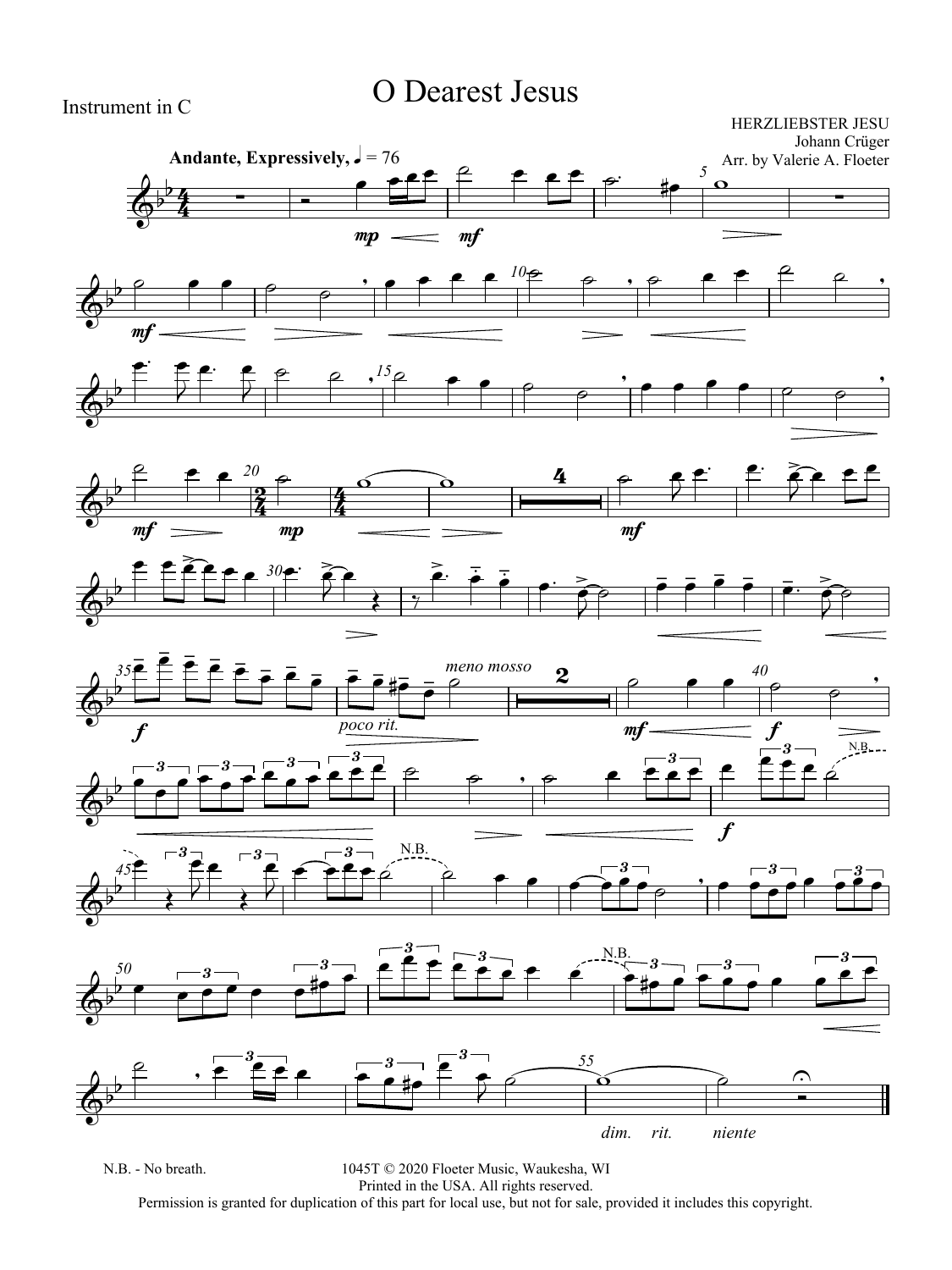# In God, My Faithful God

Instrument in C

AUF MEINEN LIEBEN GOTT *Kurtzweilige Teutsche Lieder* Arr. by Valerie A. Floeter

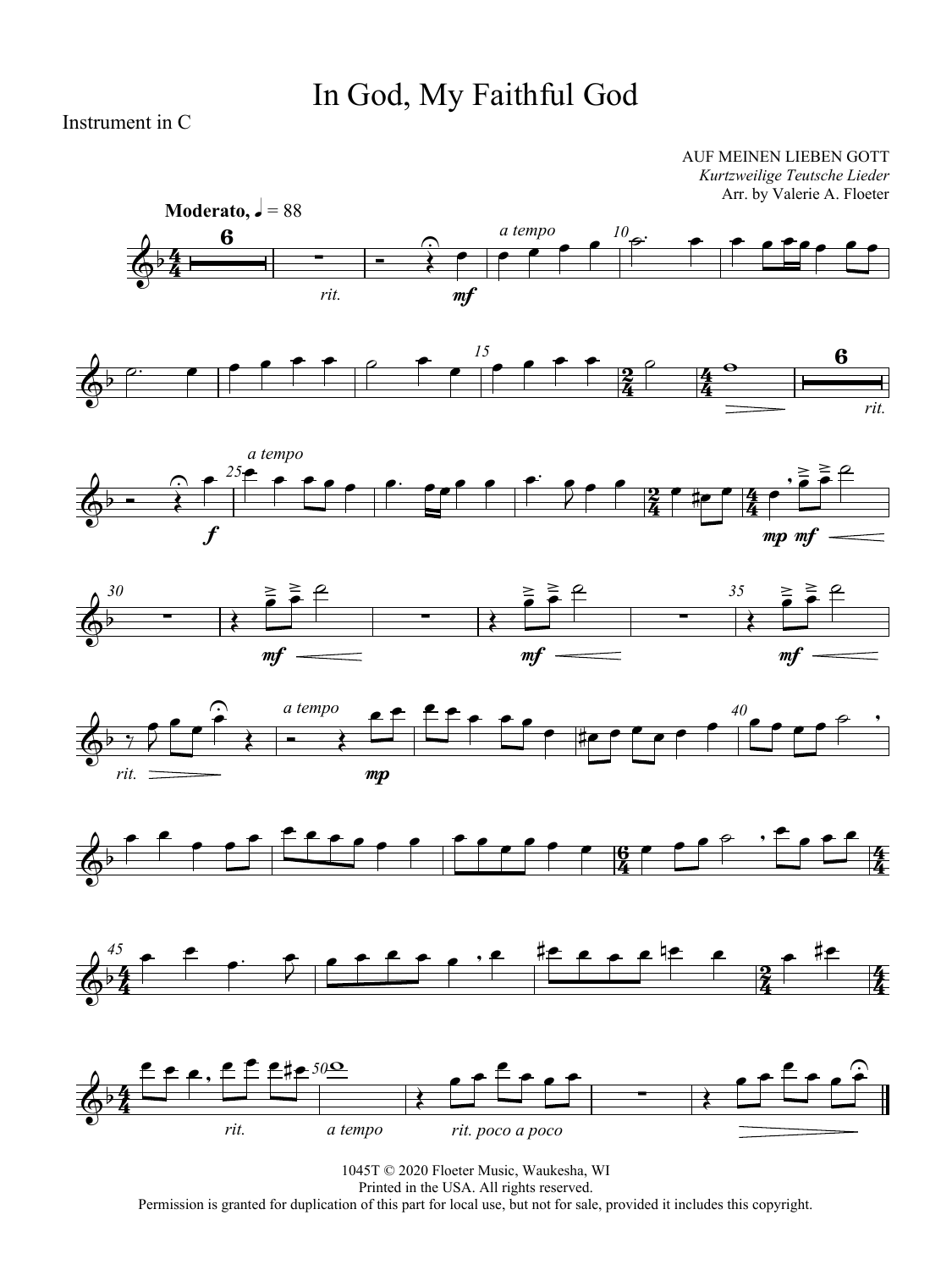### Christ Is Made the Sure Foundation

![](_page_2_Figure_1.jpeg)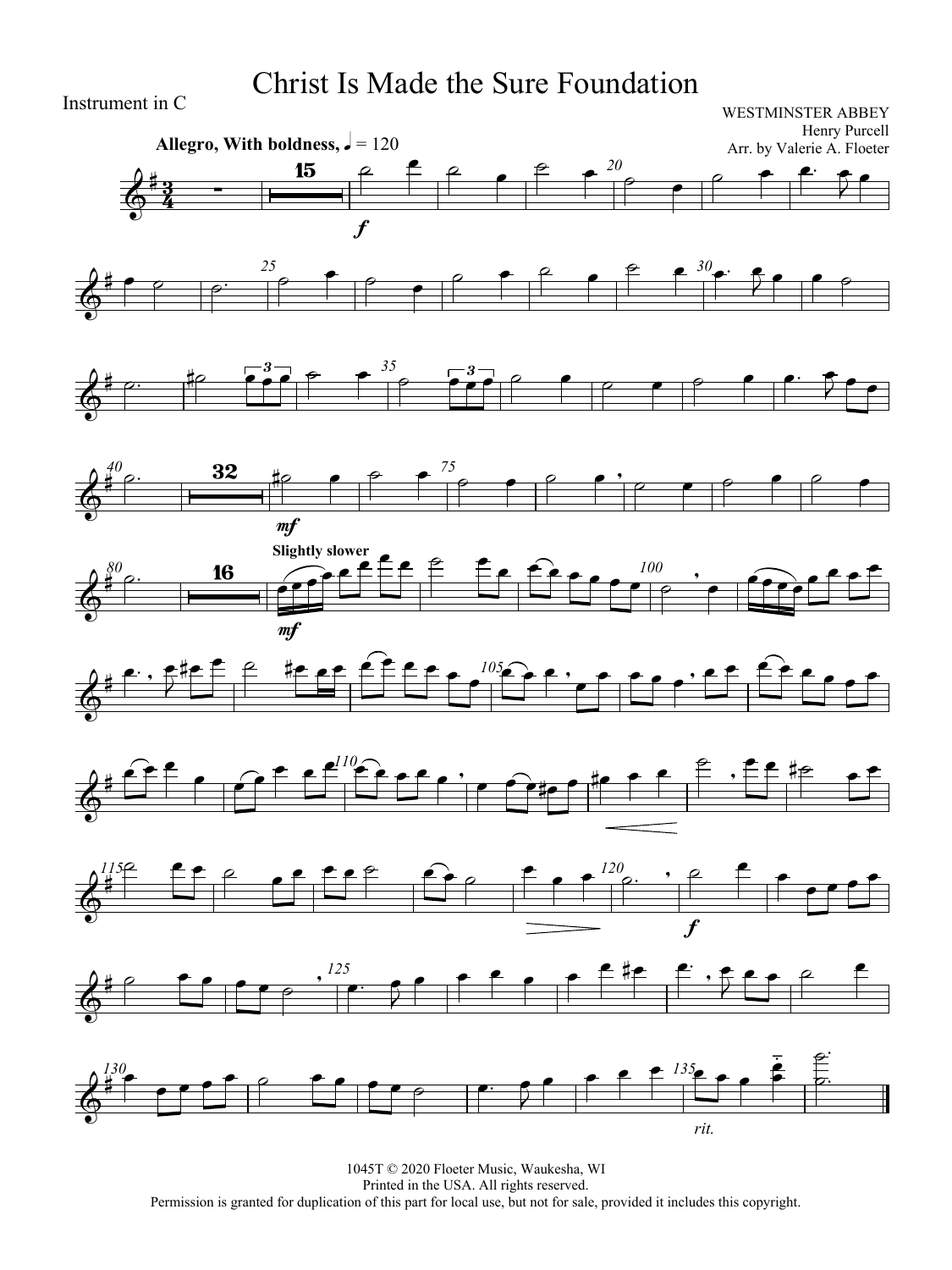## Sing to the Lord of Harvest

Instrument in C

WIE LIEBLICH IST DER MAIEN Johann Steurlein

![](_page_3_Figure_3.jpeg)

![](_page_3_Figure_4.jpeg)

![](_page_3_Figure_5.jpeg)

![](_page_3_Figure_6.jpeg)

![](_page_3_Figure_7.jpeg)

![](_page_3_Figure_8.jpeg)

![](_page_3_Figure_9.jpeg)

![](_page_3_Figure_10.jpeg)

![](_page_3_Figure_11.jpeg)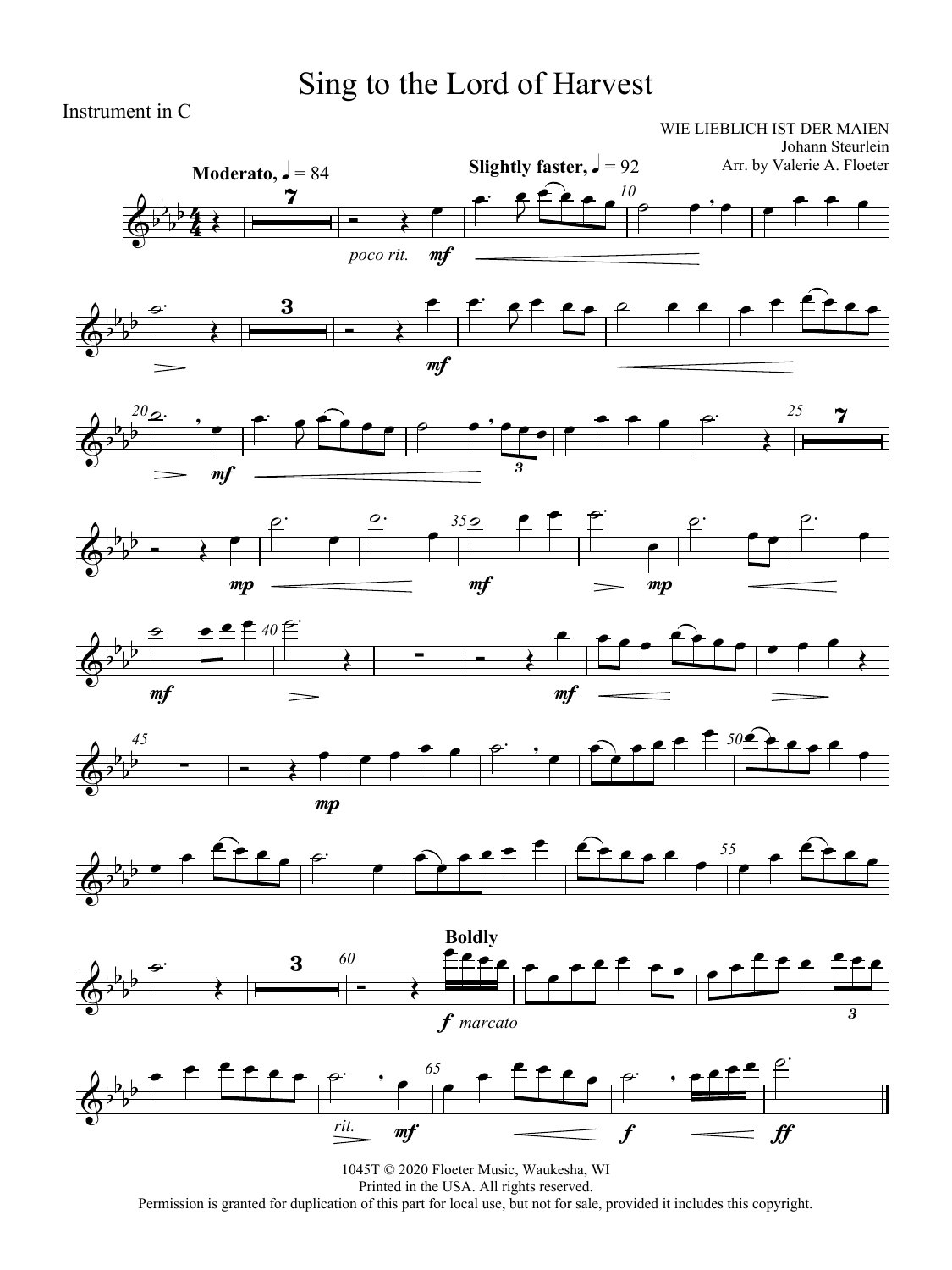### *to Dr. Patricia Backhaus* Behold, a Branch Is Growing

Instrument in C

![](_page_4_Figure_2.jpeg)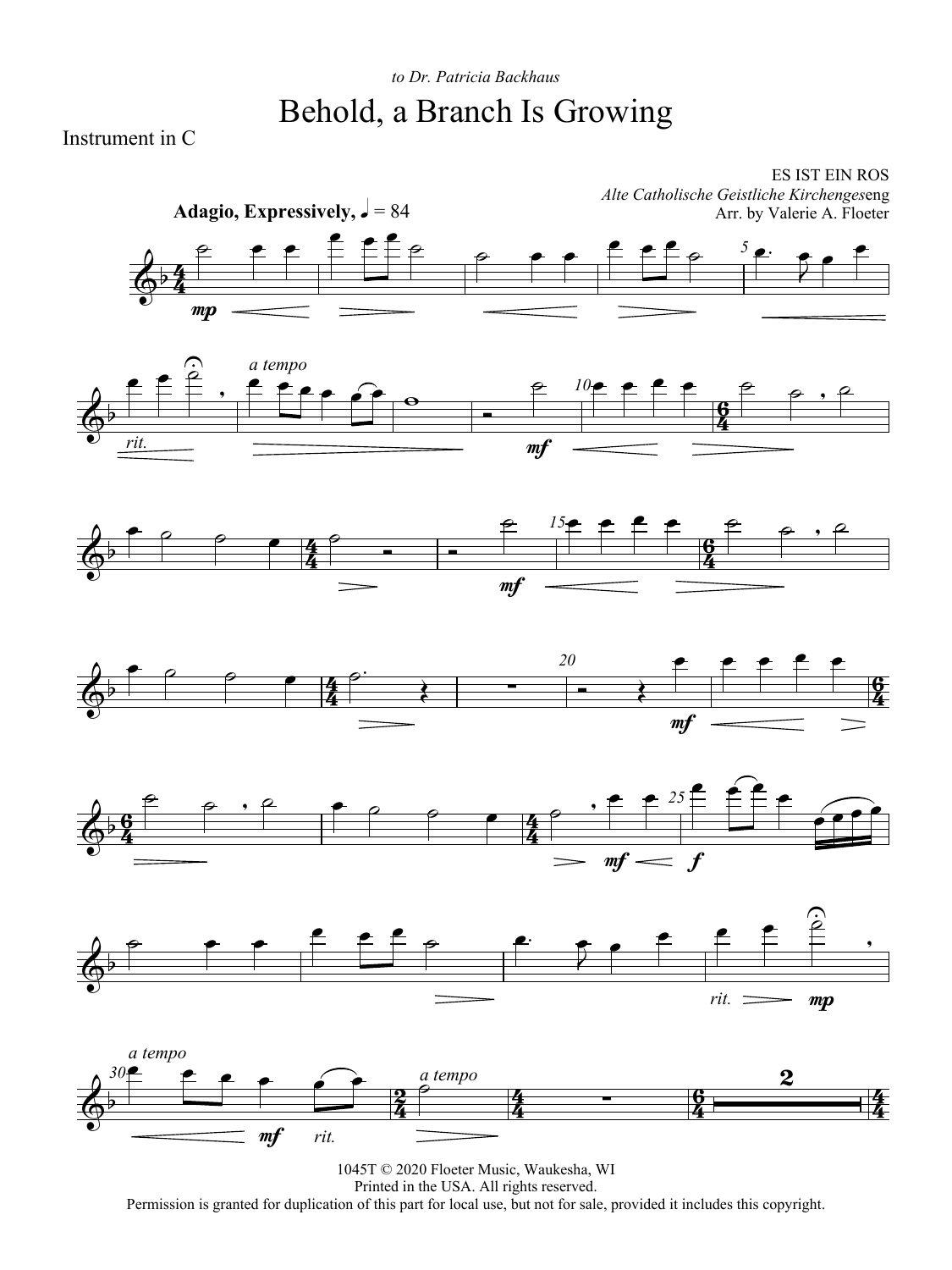#### Instrument in C

![](_page_5_Figure_1.jpeg)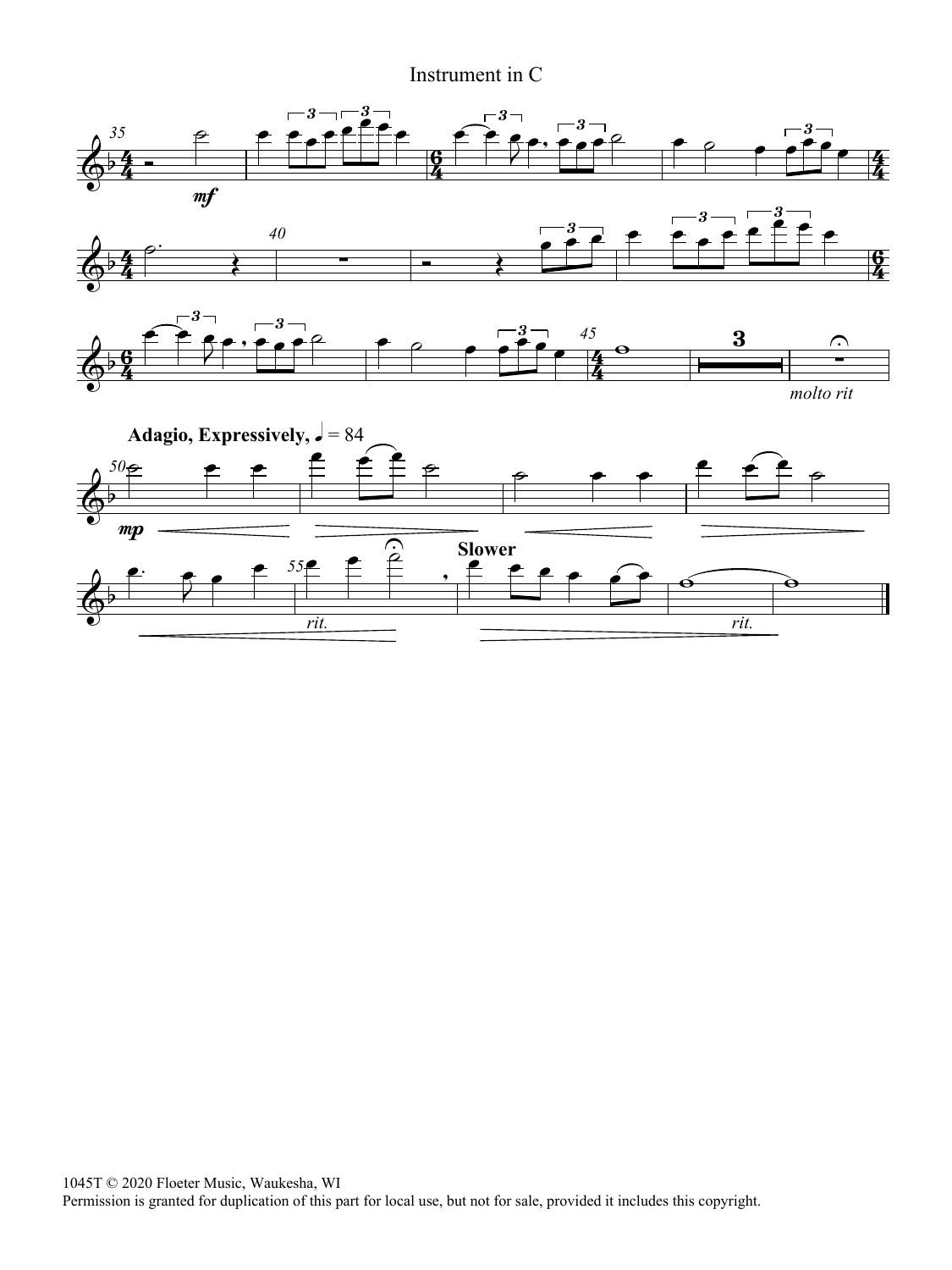Who Is He

Instrument in C

WHO IS HE William Russell Handy Arr. by Valerie A. Floeter

![](_page_6_Figure_4.jpeg)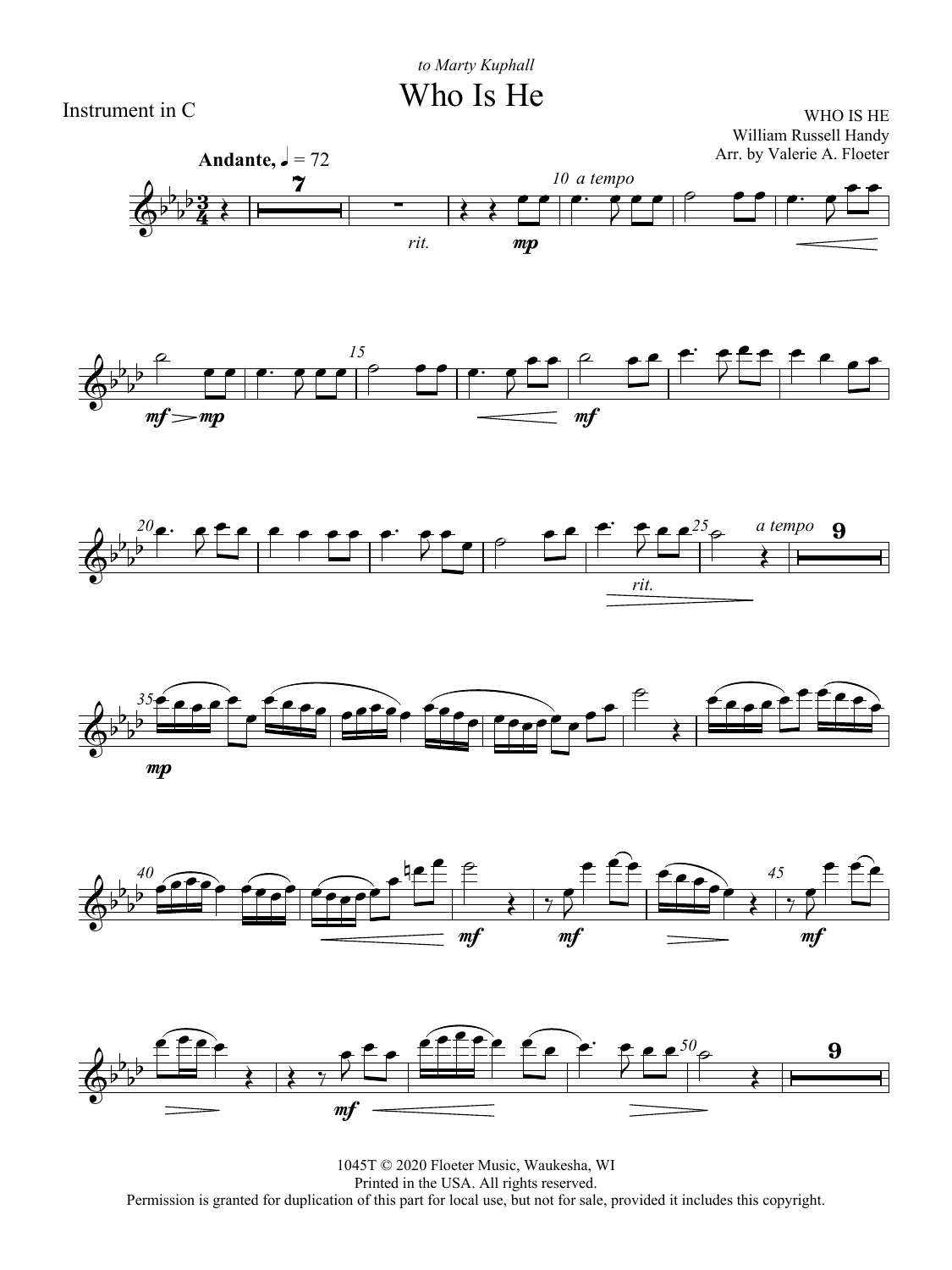![](_page_7_Figure_0.jpeg)

![](_page_7_Figure_1.jpeg)

![](_page_7_Figure_2.jpeg)

![](_page_7_Figure_3.jpeg)

![](_page_7_Figure_4.jpeg)

![](_page_7_Figure_5.jpeg)

![](_page_7_Figure_6.jpeg)

1045T © 2020 Floeter Music, Waukesha, WI

Permission is granted for duplication of this part for local use, but not for sale, provided it includes this copyright.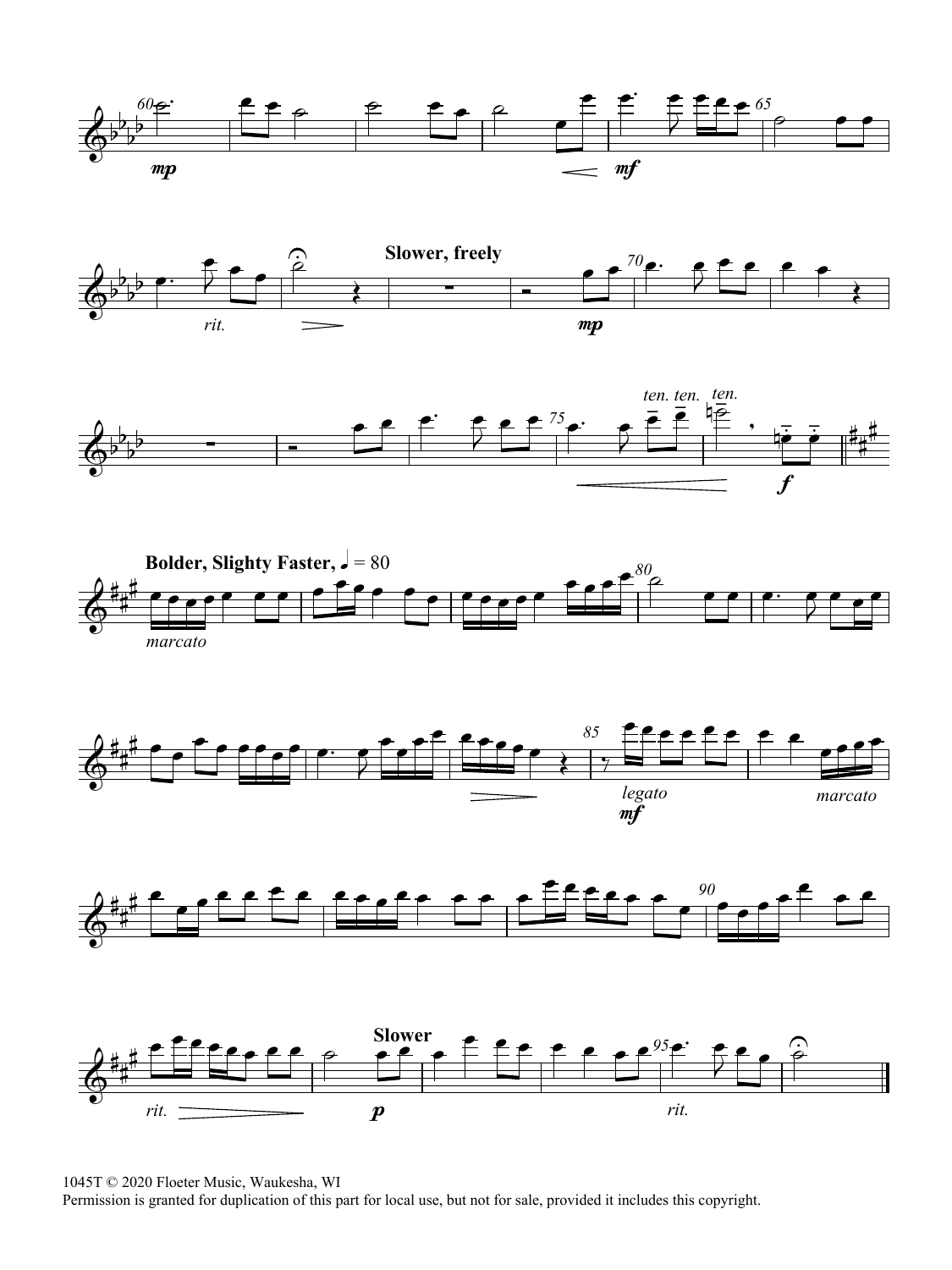## Many and Great, O God

Instrument in C

LAC QUI PARLE Dakota Melody Arr. by Valerie A. Floeter

![](_page_8_Figure_3.jpeg)

![](_page_8_Figure_4.jpeg)

![](_page_8_Figure_5.jpeg)

![](_page_8_Figure_6.jpeg)

![](_page_8_Figure_7.jpeg)

![](_page_8_Figure_8.jpeg)

![](_page_8_Figure_9.jpeg)

![](_page_8_Figure_10.jpeg)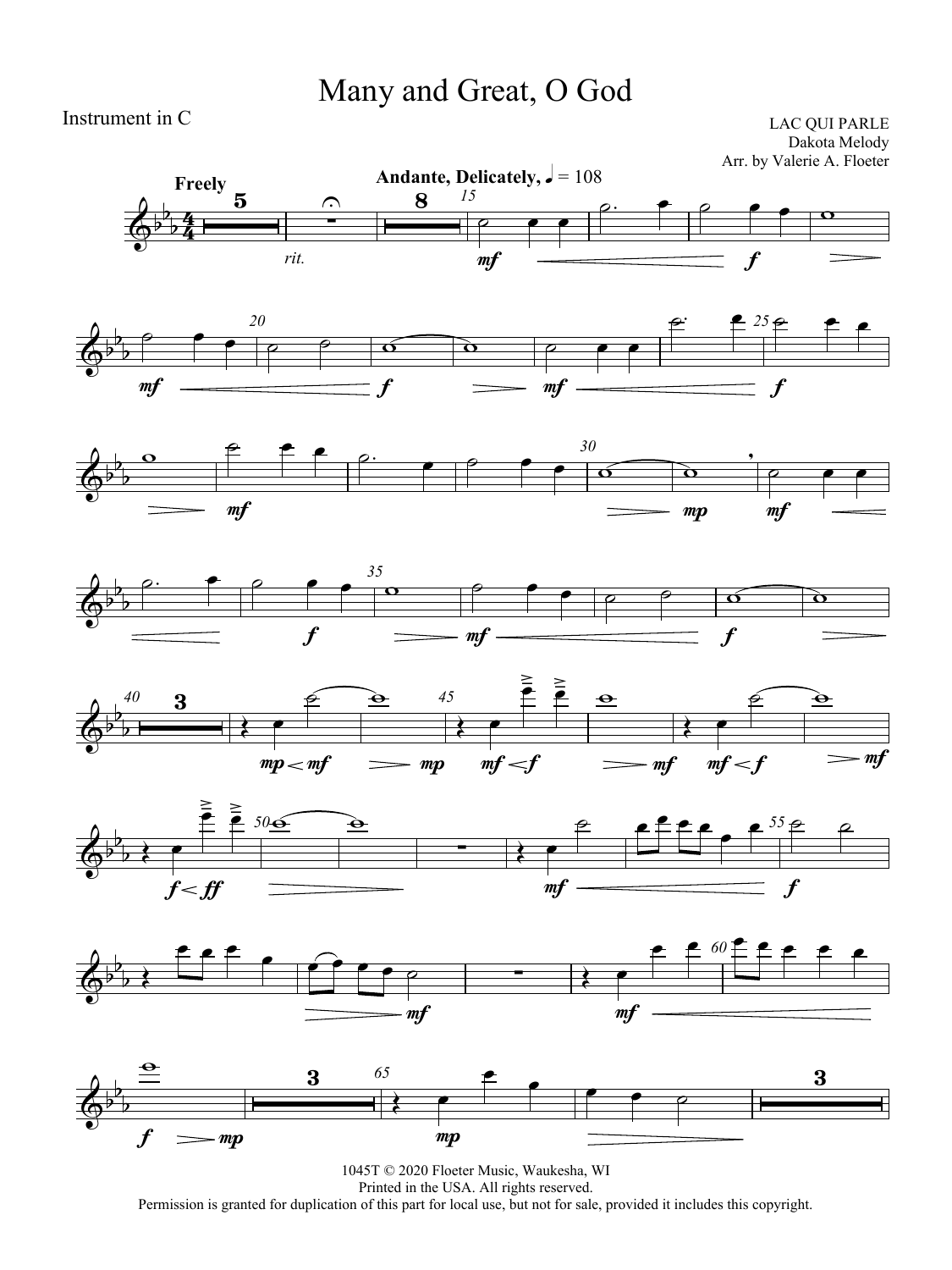#### Instrument in C

![](_page_9_Figure_1.jpeg)

1045T © 2020 Floeter Music, Waukesha, WI

Permission is granted for duplication of this part for local use, but not for sale, provided it includes this copyright.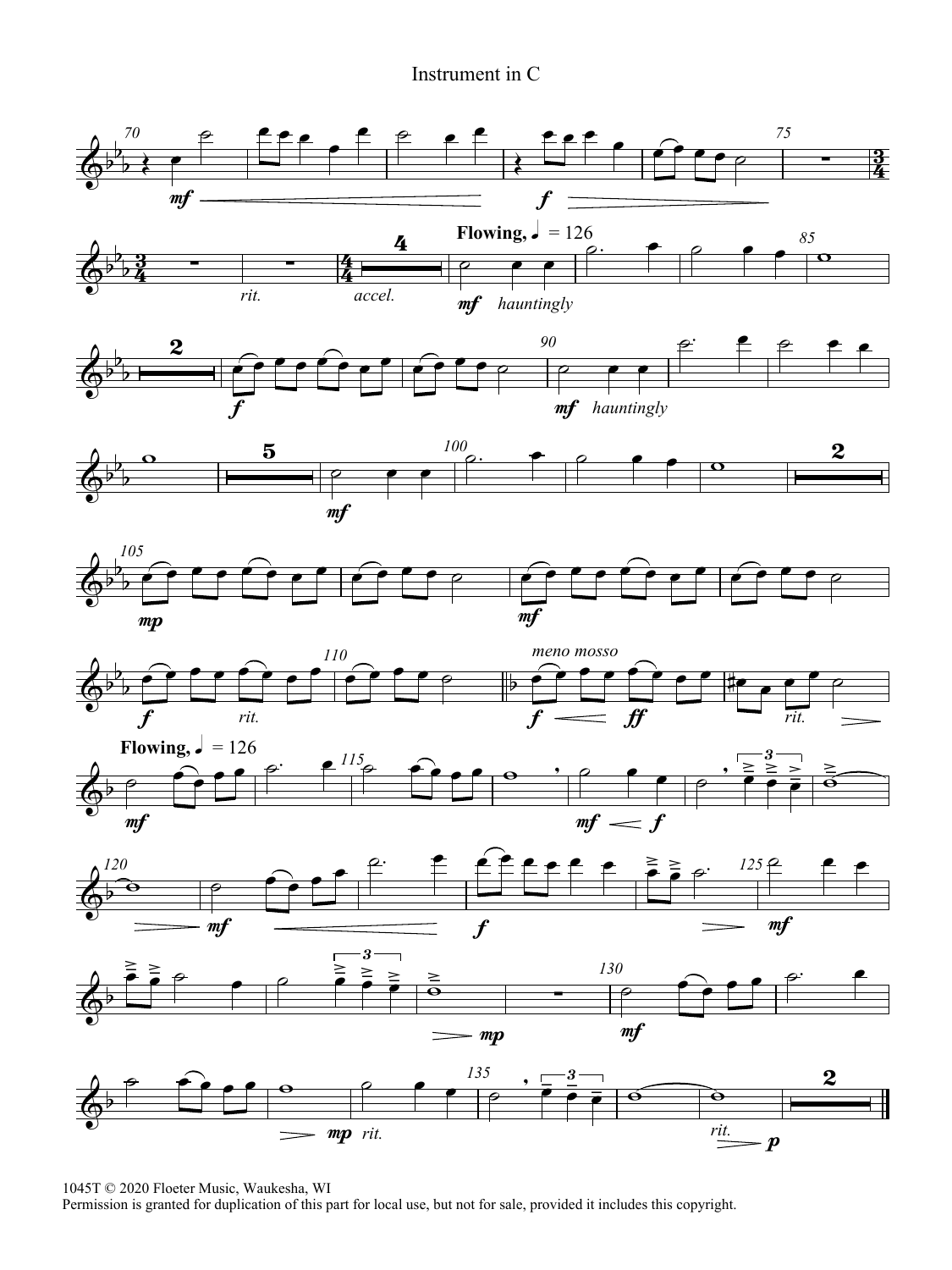### *to Al Floeter* The Church's One Foundation

Instrument in C

![](_page_10_Figure_2.jpeg)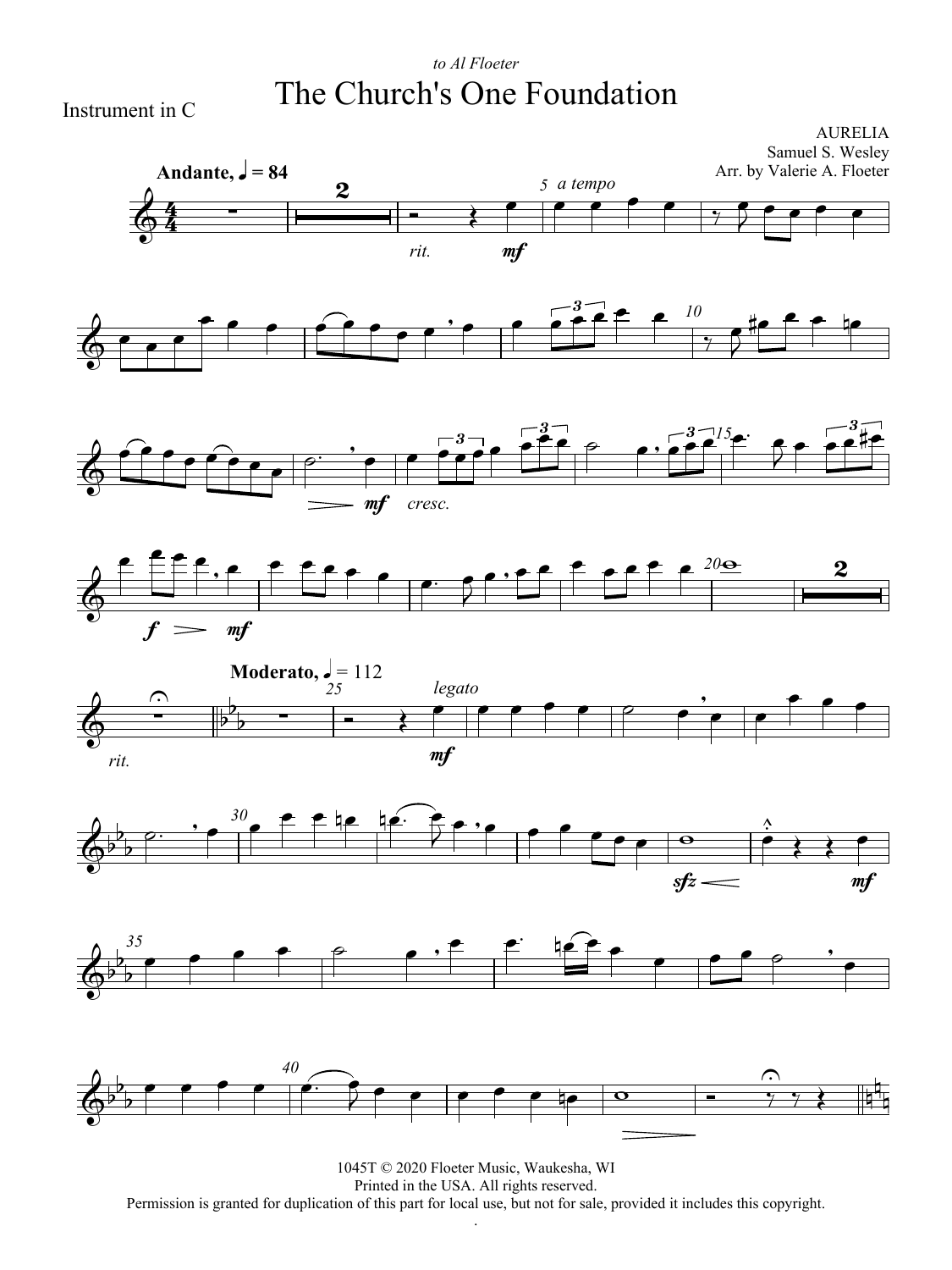#### Instrument in C

![](_page_11_Figure_1.jpeg)